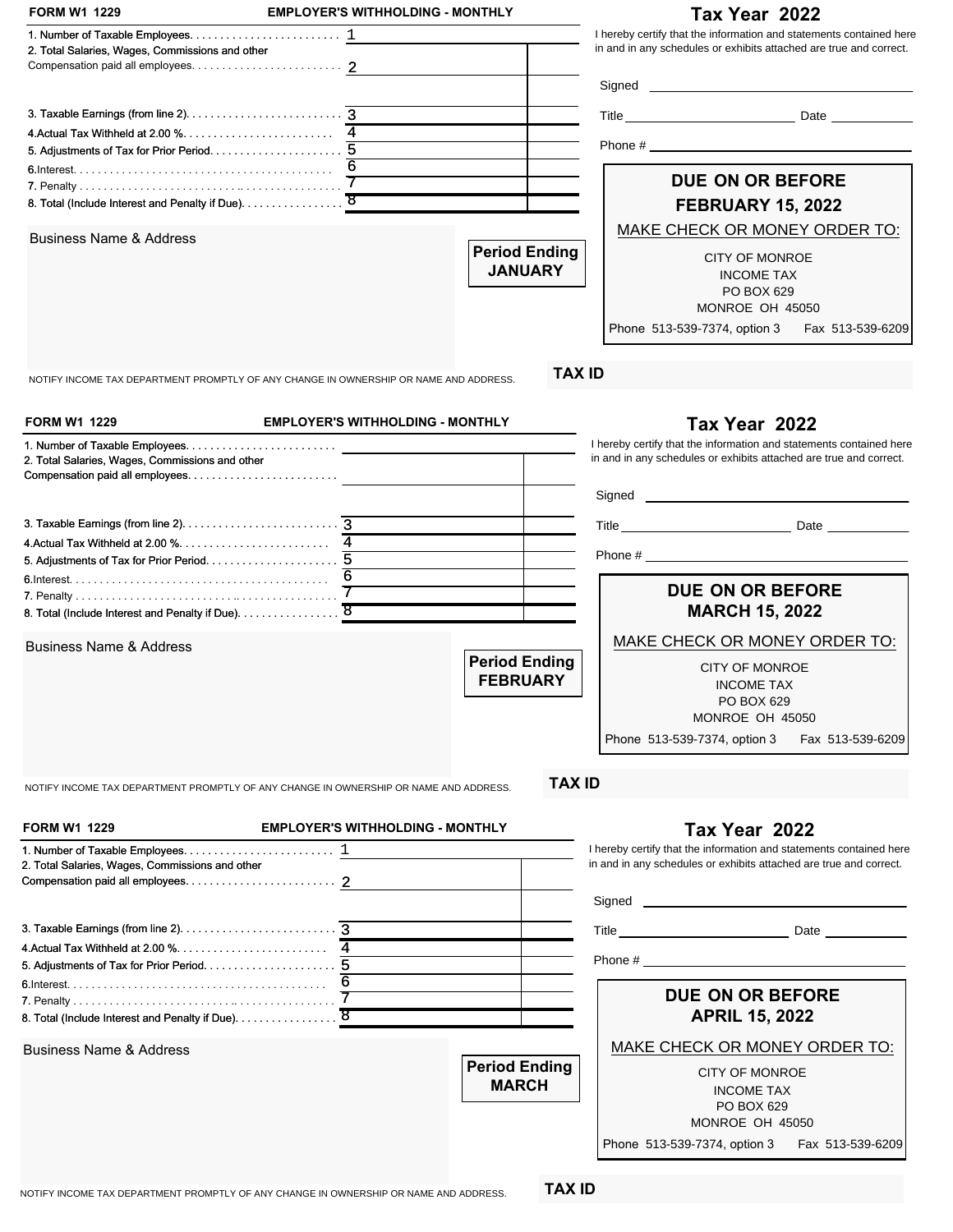| in and in any schedules or exhibits attached are true and correct.<br>2. Total Salaries, Wages, Commissions and other<br>4. Actual Tax Withheld at 2.00 %<br><b>DUE ON OR BEFORE</b><br>8. Total (Include Interest and Penalty if Due). 8<br>MAY 15, 2022<br>MAKE CHECK OR MONEY ORDER TO:<br><b>Period Ending</b><br><b>CITY OF MONROE</b><br><b>APRIL</b><br><b>INCOME TAX</b><br>PO BOX 629<br>MONROE OH 45050<br>Phone 513-539-7374, option 3 Fax 513-539-6209<br><b>TAX ID</b><br>NOTIFY INCOME TAX DEPARTMENT PROMPTLY OF ANY CHANGE IN OWNERSHIP OR NAME AND ADDRESS.<br><b>EMPLOYER'S WITHHOLDING - MONTHLY</b><br>Tax Year 2022<br>in and in any schedules or exhibits attached are true and correct.<br>2. Total Salaries, Wages, Commissions and other<br>Phone # $\frac{1}{2}$ $\frac{1}{2}$ $\frac{1}{2}$ $\frac{1}{2}$ $\frac{1}{2}$ $\frac{1}{2}$ $\frac{1}{2}$ $\frac{1}{2}$ $\frac{1}{2}$ $\frac{1}{2}$ $\frac{1}{2}$ $\frac{1}{2}$ $\frac{1}{2}$ $\frac{1}{2}$ $\frac{1}{2}$ $\frac{1}{2}$ $\frac{1}{2}$ $\frac{1}{2}$ $\frac{1}{2}$ $\frac{1}{2}$ $\frac{1}{2}$ $\frac$<br><b>DUE ON OR BEFORE</b><br>8. Total (Include Interest and Penalty if Due). 8<br><b>JUNE 15, 2022</b><br><b>Business Name &amp; Address</b><br>MAKE CHECK OR MONEY ORDER TO:<br><b>Period Ending</b><br><b>CITY OF MONROE</b><br><b>MAY</b><br><b>INCOME TAX</b><br>PO BOX 629<br>MONROE OH 45050<br>Phone 513-539-7374, option 3<br>Fax 513-539-6209<br><b>TAX ID</b><br>NOTIFY INCOME TAX DEPARTMENT PROMPTLY OF ANY CHANGE IN OWNERSHIP OR NAME AND ADDRESS.<br><b>FORM W1 1229</b><br><b>EMPLOYER'S WITHHOLDING - MONTHLY</b><br>Tax Year 2022<br>in and in any schedules or exhibits attached are true and correct.<br>2. Total Salaries, Wages, Commissions and other<br>6<br><b>DUE ON OR BEFORE</b><br><b>JULY 15, 2022</b><br><b>Business Name &amp; Address</b><br>MAKE CHECK OR MONEY ORDER TO:<br><b>Period Ending</b><br><b>CITY OF MONROE</b><br><b>JUNE</b><br><b>INCOME TAX</b><br>PO BOX 629<br>MONROE OH 45050<br>Phone 513-539-7374, option 3<br>Fax 513-539-6209 | <b>FORM W1 1229</b>                | <b>EMPLOYER'S WITHHOLDING - MONTHLY</b> | Tax Year 2022                                                       |
|-----------------------------------------------------------------------------------------------------------------------------------------------------------------------------------------------------------------------------------------------------------------------------------------------------------------------------------------------------------------------------------------------------------------------------------------------------------------------------------------------------------------------------------------------------------------------------------------------------------------------------------------------------------------------------------------------------------------------------------------------------------------------------------------------------------------------------------------------------------------------------------------------------------------------------------------------------------------------------------------------------------------------------------------------------------------------------------------------------------------------------------------------------------------------------------------------------------------------------------------------------------------------------------------------------------------------------------------------------------------------------------------------------------------------------------------------------------------------------------------------------------------------------------------------------------------------------------------------------------------------------------------------------------------------------------------------------------------------------------------------------------------------------------------------------------------------------------------------------------------------------------------------------------------------------------------------------------------------------------------------------------------------------------------------------------------------------------|------------------------------------|-----------------------------------------|---------------------------------------------------------------------|
|                                                                                                                                                                                                                                                                                                                                                                                                                                                                                                                                                                                                                                                                                                                                                                                                                                                                                                                                                                                                                                                                                                                                                                                                                                                                                                                                                                                                                                                                                                                                                                                                                                                                                                                                                                                                                                                                                                                                                                                                                                                                                   |                                    |                                         | I hereby certify that the information and statements contained here |
|                                                                                                                                                                                                                                                                                                                                                                                                                                                                                                                                                                                                                                                                                                                                                                                                                                                                                                                                                                                                                                                                                                                                                                                                                                                                                                                                                                                                                                                                                                                                                                                                                                                                                                                                                                                                                                                                                                                                                                                                                                                                                   |                                    |                                         |                                                                     |
|                                                                                                                                                                                                                                                                                                                                                                                                                                                                                                                                                                                                                                                                                                                                                                                                                                                                                                                                                                                                                                                                                                                                                                                                                                                                                                                                                                                                                                                                                                                                                                                                                                                                                                                                                                                                                                                                                                                                                                                                                                                                                   |                                    |                                         |                                                                     |
|                                                                                                                                                                                                                                                                                                                                                                                                                                                                                                                                                                                                                                                                                                                                                                                                                                                                                                                                                                                                                                                                                                                                                                                                                                                                                                                                                                                                                                                                                                                                                                                                                                                                                                                                                                                                                                                                                                                                                                                                                                                                                   |                                    |                                         |                                                                     |
|                                                                                                                                                                                                                                                                                                                                                                                                                                                                                                                                                                                                                                                                                                                                                                                                                                                                                                                                                                                                                                                                                                                                                                                                                                                                                                                                                                                                                                                                                                                                                                                                                                                                                                                                                                                                                                                                                                                                                                                                                                                                                   |                                    |                                         |                                                                     |
|                                                                                                                                                                                                                                                                                                                                                                                                                                                                                                                                                                                                                                                                                                                                                                                                                                                                                                                                                                                                                                                                                                                                                                                                                                                                                                                                                                                                                                                                                                                                                                                                                                                                                                                                                                                                                                                                                                                                                                                                                                                                                   |                                    |                                         |                                                                     |
|                                                                                                                                                                                                                                                                                                                                                                                                                                                                                                                                                                                                                                                                                                                                                                                                                                                                                                                                                                                                                                                                                                                                                                                                                                                                                                                                                                                                                                                                                                                                                                                                                                                                                                                                                                                                                                                                                                                                                                                                                                                                                   |                                    |                                         |                                                                     |
|                                                                                                                                                                                                                                                                                                                                                                                                                                                                                                                                                                                                                                                                                                                                                                                                                                                                                                                                                                                                                                                                                                                                                                                                                                                                                                                                                                                                                                                                                                                                                                                                                                                                                                                                                                                                                                                                                                                                                                                                                                                                                   | <b>Business Name &amp; Address</b> |                                         |                                                                     |
|                                                                                                                                                                                                                                                                                                                                                                                                                                                                                                                                                                                                                                                                                                                                                                                                                                                                                                                                                                                                                                                                                                                                                                                                                                                                                                                                                                                                                                                                                                                                                                                                                                                                                                                                                                                                                                                                                                                                                                                                                                                                                   |                                    |                                         |                                                                     |
|                                                                                                                                                                                                                                                                                                                                                                                                                                                                                                                                                                                                                                                                                                                                                                                                                                                                                                                                                                                                                                                                                                                                                                                                                                                                                                                                                                                                                                                                                                                                                                                                                                                                                                                                                                                                                                                                                                                                                                                                                                                                                   |                                    |                                         |                                                                     |
|                                                                                                                                                                                                                                                                                                                                                                                                                                                                                                                                                                                                                                                                                                                                                                                                                                                                                                                                                                                                                                                                                                                                                                                                                                                                                                                                                                                                                                                                                                                                                                                                                                                                                                                                                                                                                                                                                                                                                                                                                                                                                   |                                    |                                         |                                                                     |
|                                                                                                                                                                                                                                                                                                                                                                                                                                                                                                                                                                                                                                                                                                                                                                                                                                                                                                                                                                                                                                                                                                                                                                                                                                                                                                                                                                                                                                                                                                                                                                                                                                                                                                                                                                                                                                                                                                                                                                                                                                                                                   | <b>FORM W1 1229</b>                |                                         |                                                                     |
|                                                                                                                                                                                                                                                                                                                                                                                                                                                                                                                                                                                                                                                                                                                                                                                                                                                                                                                                                                                                                                                                                                                                                                                                                                                                                                                                                                                                                                                                                                                                                                                                                                                                                                                                                                                                                                                                                                                                                                                                                                                                                   |                                    |                                         | I hereby certify that the information and statements contained here |
|                                                                                                                                                                                                                                                                                                                                                                                                                                                                                                                                                                                                                                                                                                                                                                                                                                                                                                                                                                                                                                                                                                                                                                                                                                                                                                                                                                                                                                                                                                                                                                                                                                                                                                                                                                                                                                                                                                                                                                                                                                                                                   |                                    |                                         |                                                                     |
|                                                                                                                                                                                                                                                                                                                                                                                                                                                                                                                                                                                                                                                                                                                                                                                                                                                                                                                                                                                                                                                                                                                                                                                                                                                                                                                                                                                                                                                                                                                                                                                                                                                                                                                                                                                                                                                                                                                                                                                                                                                                                   |                                    |                                         |                                                                     |
|                                                                                                                                                                                                                                                                                                                                                                                                                                                                                                                                                                                                                                                                                                                                                                                                                                                                                                                                                                                                                                                                                                                                                                                                                                                                                                                                                                                                                                                                                                                                                                                                                                                                                                                                                                                                                                                                                                                                                                                                                                                                                   |                                    |                                         |                                                                     |
|                                                                                                                                                                                                                                                                                                                                                                                                                                                                                                                                                                                                                                                                                                                                                                                                                                                                                                                                                                                                                                                                                                                                                                                                                                                                                                                                                                                                                                                                                                                                                                                                                                                                                                                                                                                                                                                                                                                                                                                                                                                                                   |                                    |                                         |                                                                     |
|                                                                                                                                                                                                                                                                                                                                                                                                                                                                                                                                                                                                                                                                                                                                                                                                                                                                                                                                                                                                                                                                                                                                                                                                                                                                                                                                                                                                                                                                                                                                                                                                                                                                                                                                                                                                                                                                                                                                                                                                                                                                                   |                                    |                                         |                                                                     |
|                                                                                                                                                                                                                                                                                                                                                                                                                                                                                                                                                                                                                                                                                                                                                                                                                                                                                                                                                                                                                                                                                                                                                                                                                                                                                                                                                                                                                                                                                                                                                                                                                                                                                                                                                                                                                                                                                                                                                                                                                                                                                   |                                    |                                         |                                                                     |
|                                                                                                                                                                                                                                                                                                                                                                                                                                                                                                                                                                                                                                                                                                                                                                                                                                                                                                                                                                                                                                                                                                                                                                                                                                                                                                                                                                                                                                                                                                                                                                                                                                                                                                                                                                                                                                                                                                                                                                                                                                                                                   |                                    |                                         |                                                                     |
|                                                                                                                                                                                                                                                                                                                                                                                                                                                                                                                                                                                                                                                                                                                                                                                                                                                                                                                                                                                                                                                                                                                                                                                                                                                                                                                                                                                                                                                                                                                                                                                                                                                                                                                                                                                                                                                                                                                                                                                                                                                                                   |                                    |                                         |                                                                     |
|                                                                                                                                                                                                                                                                                                                                                                                                                                                                                                                                                                                                                                                                                                                                                                                                                                                                                                                                                                                                                                                                                                                                                                                                                                                                                                                                                                                                                                                                                                                                                                                                                                                                                                                                                                                                                                                                                                                                                                                                                                                                                   |                                    |                                         |                                                                     |
|                                                                                                                                                                                                                                                                                                                                                                                                                                                                                                                                                                                                                                                                                                                                                                                                                                                                                                                                                                                                                                                                                                                                                                                                                                                                                                                                                                                                                                                                                                                                                                                                                                                                                                                                                                                                                                                                                                                                                                                                                                                                                   |                                    |                                         |                                                                     |
|                                                                                                                                                                                                                                                                                                                                                                                                                                                                                                                                                                                                                                                                                                                                                                                                                                                                                                                                                                                                                                                                                                                                                                                                                                                                                                                                                                                                                                                                                                                                                                                                                                                                                                                                                                                                                                                                                                                                                                                                                                                                                   |                                    |                                         |                                                                     |
|                                                                                                                                                                                                                                                                                                                                                                                                                                                                                                                                                                                                                                                                                                                                                                                                                                                                                                                                                                                                                                                                                                                                                                                                                                                                                                                                                                                                                                                                                                                                                                                                                                                                                                                                                                                                                                                                                                                                                                                                                                                                                   |                                    |                                         |                                                                     |
|                                                                                                                                                                                                                                                                                                                                                                                                                                                                                                                                                                                                                                                                                                                                                                                                                                                                                                                                                                                                                                                                                                                                                                                                                                                                                                                                                                                                                                                                                                                                                                                                                                                                                                                                                                                                                                                                                                                                                                                                                                                                                   |                                    |                                         |                                                                     |
|                                                                                                                                                                                                                                                                                                                                                                                                                                                                                                                                                                                                                                                                                                                                                                                                                                                                                                                                                                                                                                                                                                                                                                                                                                                                                                                                                                                                                                                                                                                                                                                                                                                                                                                                                                                                                                                                                                                                                                                                                                                                                   |                                    |                                         | I hereby certify that the information and statements contained here |
|                                                                                                                                                                                                                                                                                                                                                                                                                                                                                                                                                                                                                                                                                                                                                                                                                                                                                                                                                                                                                                                                                                                                                                                                                                                                                                                                                                                                                                                                                                                                                                                                                                                                                                                                                                                                                                                                                                                                                                                                                                                                                   |                                    |                                         |                                                                     |
|                                                                                                                                                                                                                                                                                                                                                                                                                                                                                                                                                                                                                                                                                                                                                                                                                                                                                                                                                                                                                                                                                                                                                                                                                                                                                                                                                                                                                                                                                                                                                                                                                                                                                                                                                                                                                                                                                                                                                                                                                                                                                   |                                    |                                         |                                                                     |
|                                                                                                                                                                                                                                                                                                                                                                                                                                                                                                                                                                                                                                                                                                                                                                                                                                                                                                                                                                                                                                                                                                                                                                                                                                                                                                                                                                                                                                                                                                                                                                                                                                                                                                                                                                                                                                                                                                                                                                                                                                                                                   |                                    |                                         |                                                                     |
|                                                                                                                                                                                                                                                                                                                                                                                                                                                                                                                                                                                                                                                                                                                                                                                                                                                                                                                                                                                                                                                                                                                                                                                                                                                                                                                                                                                                                                                                                                                                                                                                                                                                                                                                                                                                                                                                                                                                                                                                                                                                                   |                                    |                                         |                                                                     |
|                                                                                                                                                                                                                                                                                                                                                                                                                                                                                                                                                                                                                                                                                                                                                                                                                                                                                                                                                                                                                                                                                                                                                                                                                                                                                                                                                                                                                                                                                                                                                                                                                                                                                                                                                                                                                                                                                                                                                                                                                                                                                   |                                    |                                         |                                                                     |
|                                                                                                                                                                                                                                                                                                                                                                                                                                                                                                                                                                                                                                                                                                                                                                                                                                                                                                                                                                                                                                                                                                                                                                                                                                                                                                                                                                                                                                                                                                                                                                                                                                                                                                                                                                                                                                                                                                                                                                                                                                                                                   |                                    |                                         |                                                                     |
|                                                                                                                                                                                                                                                                                                                                                                                                                                                                                                                                                                                                                                                                                                                                                                                                                                                                                                                                                                                                                                                                                                                                                                                                                                                                                                                                                                                                                                                                                                                                                                                                                                                                                                                                                                                                                                                                                                                                                                                                                                                                                   |                                    |                                         |                                                                     |
|                                                                                                                                                                                                                                                                                                                                                                                                                                                                                                                                                                                                                                                                                                                                                                                                                                                                                                                                                                                                                                                                                                                                                                                                                                                                                                                                                                                                                                                                                                                                                                                                                                                                                                                                                                                                                                                                                                                                                                                                                                                                                   |                                    |                                         |                                                                     |
|                                                                                                                                                                                                                                                                                                                                                                                                                                                                                                                                                                                                                                                                                                                                                                                                                                                                                                                                                                                                                                                                                                                                                                                                                                                                                                                                                                                                                                                                                                                                                                                                                                                                                                                                                                                                                                                                                                                                                                                                                                                                                   |                                    |                                         |                                                                     |
|                                                                                                                                                                                                                                                                                                                                                                                                                                                                                                                                                                                                                                                                                                                                                                                                                                                                                                                                                                                                                                                                                                                                                                                                                                                                                                                                                                                                                                                                                                                                                                                                                                                                                                                                                                                                                                                                                                                                                                                                                                                                                   |                                    |                                         |                                                                     |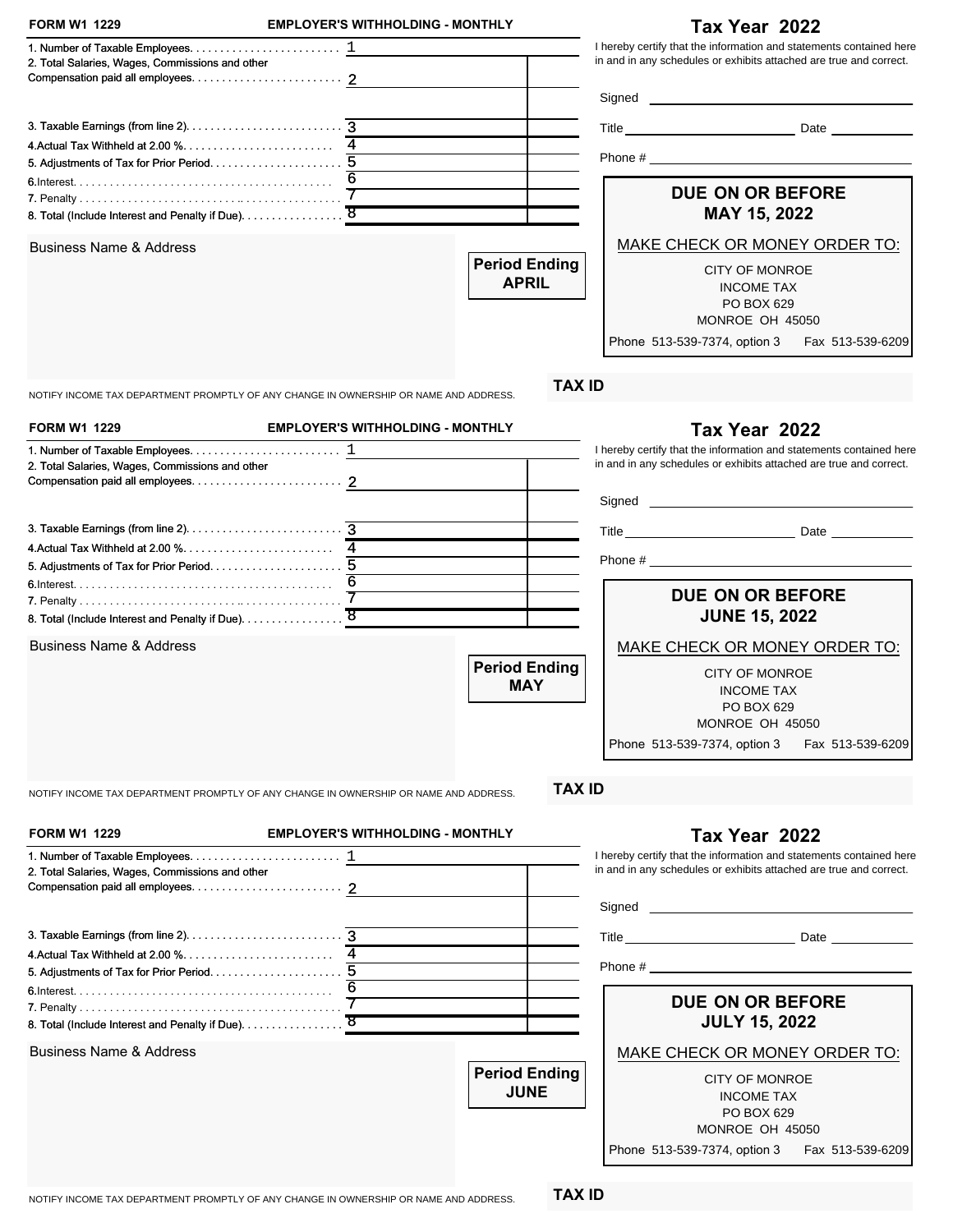| <b>FORM W1 1229</b>                                                                   | <b>EMPLOYER'S WITHHOLDING - MONTHLY</b> |                      | Tax Year 2022                                                       |
|---------------------------------------------------------------------------------------|-----------------------------------------|----------------------|---------------------------------------------------------------------|
|                                                                                       |                                         |                      | I hereby certify that the information and statements contained here |
| 2. Total Salaries, Wages, Commissions and other                                       |                                         |                      | in and in any schedules or exhibits attached are true and correct.  |
|                                                                                       |                                         |                      |                                                                     |
|                                                                                       |                                         |                      |                                                                     |
|                                                                                       |                                         |                      |                                                                     |
|                                                                                       |                                         |                      |                                                                     |
|                                                                                       |                                         |                      |                                                                     |
|                                                                                       | 6                                       |                      | <b>DUE ON OR BEFORE</b>                                             |
| 8. Total (Include Interest and Penalty if Due). 8                                     |                                         |                      | <b>AUGUST 15, 2022</b>                                              |
|                                                                                       |                                         |                      |                                                                     |
| <b>Business Name &amp; Address</b>                                                    |                                         | <b>Period Ending</b> | MAKE CHECK OR MONEY ORDER TO:                                       |
|                                                                                       |                                         | <b>JULY</b>          | <b>CITY OF MONROE</b>                                               |
|                                                                                       |                                         |                      | <b>INCOME TAX</b>                                                   |
|                                                                                       |                                         |                      | PO BOX 629<br>MONROE OH 45050                                       |
|                                                                                       |                                         |                      |                                                                     |
|                                                                                       |                                         |                      | Phone 513-539-7374, option 3 Fax 513-539-6209                       |
| NOTIFY INCOME TAX DEPARTMENT PROMPTLY OF ANY CHANGE IN OWNERSHIP OR NAME AND ADDRESS. |                                         | <b>TAX ID</b>        |                                                                     |
| <b>FORM W1 1229</b>                                                                   | <b>EMPLOYER'S WITHHOLDING - MONTHLY</b> |                      | Tax Year 2022                                                       |
|                                                                                       |                                         |                      | I hereby certify that the information and statements contained here |
| 2. Total Salaries, Wages, Commissions and other                                       |                                         |                      | in and in any schedules or exhibits attached are true and correct.  |
|                                                                                       |                                         |                      |                                                                     |
|                                                                                       |                                         |                      |                                                                     |
|                                                                                       |                                         |                      |                                                                     |
|                                                                                       |                                         |                      |                                                                     |
|                                                                                       |                                         |                      |                                                                     |
|                                                                                       |                                         |                      |                                                                     |
|                                                                                       |                                         |                      | <b>DUE ON OR BEFORE</b>                                             |
| 8. Total (Include Interest and Penalty if Due). 8                                     |                                         |                      | <b>SEPTEMBER 15, 2022</b>                                           |
| <b>Business Name &amp; Address</b>                                                    |                                         |                      | MAKE CHECK OR MONEY ORDER TO:                                       |
|                                                                                       |                                         | <b>Period Ending</b> |                                                                     |
|                                                                                       |                                         | <b>AUGUST</b>        | <b>CITY OF MONROE</b>                                               |
|                                                                                       |                                         |                      | <b>INCOME TAX</b>                                                   |
|                                                                                       |                                         |                      | PO BOX 629<br>MONROE OH 45050                                       |
|                                                                                       |                                         |                      |                                                                     |
|                                                                                       |                                         |                      | Phone 513-539-7374, option 3<br>Fax 513-539-6209                    |
| NOTIFY INCOME TAX DEPARTMENT PROMPTLY OF ANY CHANGE IN OWNERSHIP OR NAME AND ADDRESS. |                                         | <b>TAX ID</b>        |                                                                     |
|                                                                                       |                                         |                      |                                                                     |
| <b>FORM W1 1229</b>                                                                   | <b>EMPLOYER'S WITHHOLDING - MONTHLY</b> |                      | Tax Year 2022                                                       |
|                                                                                       |                                         |                      | I hereby certify that the information and statements contained here |
| 2. Total Salaries, Wages, Commissions and other                                       |                                         |                      | in and in any schedules or exhibits attached are true and correct.  |
|                                                                                       |                                         |                      |                                                                     |
|                                                                                       |                                         |                      |                                                                     |
|                                                                                       |                                         |                      |                                                                     |
|                                                                                       |                                         |                      | Phone $\#$                                                          |
|                                                                                       |                                         |                      |                                                                     |
|                                                                                       | 6                                       |                      | <b>DUE ON OR BEFORE</b>                                             |
|                                                                                       |                                         |                      |                                                                     |
|                                                                                       |                                         |                      |                                                                     |
| 8. Total (Include Interest and Penalty if Due). 8                                     |                                         |                      | <b>OCTOBER 15, 2022</b>                                             |
| <b>Business Name &amp; Address</b>                                                    |                                         |                      | MAKE CHECK OR MONEY ORDER TO:                                       |
|                                                                                       |                                         | <b>Period Ending</b> | <b>CITY OF MONROE</b>                                               |
|                                                                                       |                                         | <b>SEPTEMBER</b>     | <b>INCOME TAX</b>                                                   |
|                                                                                       |                                         |                      | PO BOX 629                                                          |
|                                                                                       |                                         |                      | MONROE OH 45050<br>Phone 513-539-7374, option 3                     |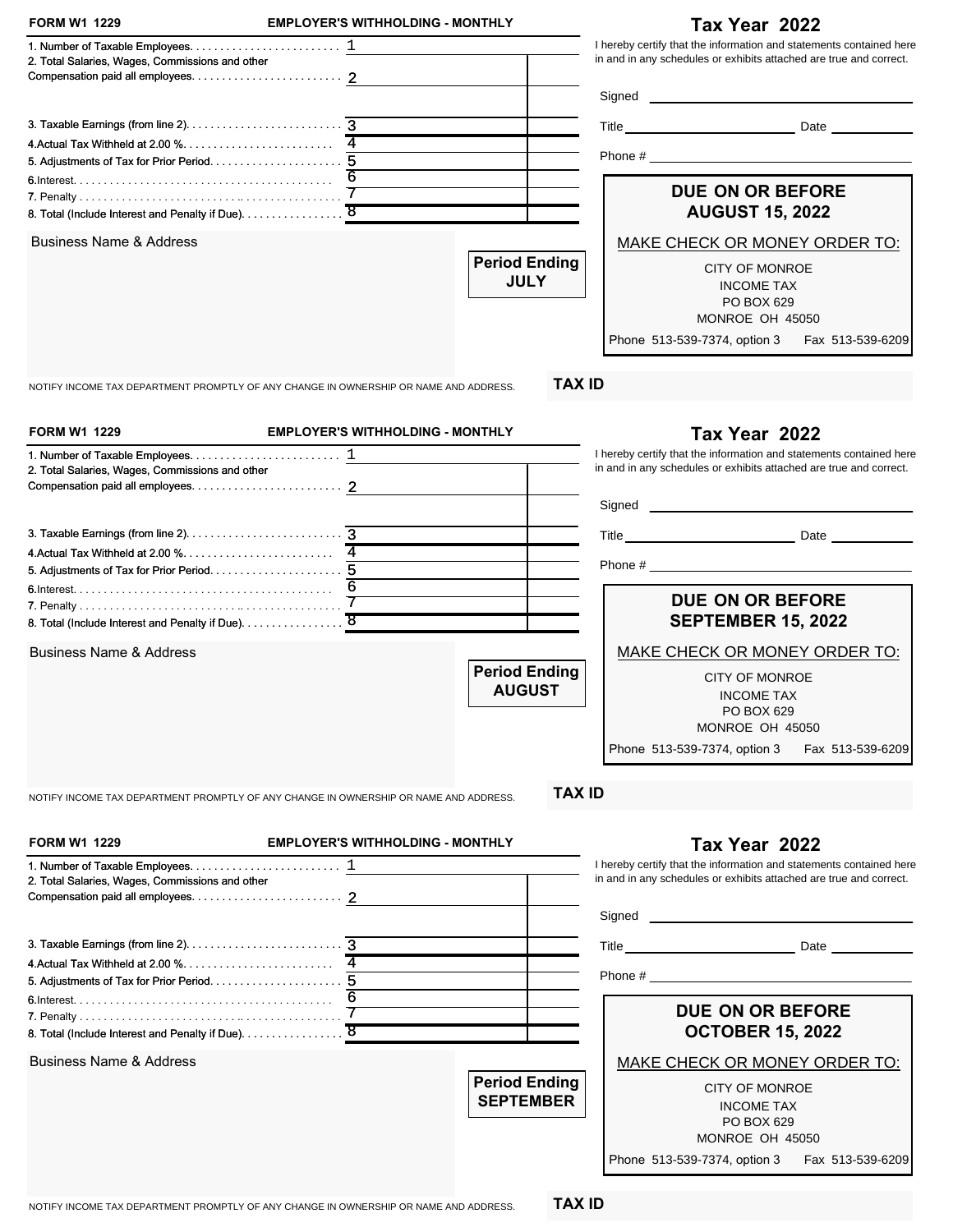| I hereby certify that the information and statements contained here<br>in and in any schedules or exhibits attached are true and correct.<br>2. Total Salaries, Wages, Commissions and other<br>Phone # $\frac{1}{2}$ $\frac{1}{2}$ $\frac{1}{2}$ $\frac{1}{2}$ $\frac{1}{2}$ $\frac{1}{2}$ $\frac{1}{2}$ $\frac{1}{2}$ $\frac{1}{2}$ $\frac{1}{2}$ $\frac{1}{2}$ $\frac{1}{2}$ $\frac{1}{2}$ $\frac{1}{2}$ $\frac{1}{2}$ $\frac{1}{2}$ $\frac{1}{2}$ $\frac{1}{2}$ $\frac{1}{2}$ $\frac{1}{2}$ $\frac{1}{2}$ $\frac$<br><b>DUE ON OR BEFORE</b><br><b>NOVEMBER 15, 2022</b><br><b>Business Name &amp; Address</b><br>MAKE CHECK OR MONEY ORDER TO:<br><b>Period Ending</b><br><b>CITY OF MONROE</b><br><b>OCTOBER</b><br><b>INCOME TAX</b><br>PO BOX 629<br>MONROE OH 45050<br>Phone 513-539-7374, option 3 Fax 513-539-6209<br><b>TAX ID</b><br>NOTIFY INCOME TAX DEPARTMENT PROMPTLY OF ANY CHANGE IN OWNERSHIP OR NAME AND ADDRESS.<br><b>FORM W1 1229</b><br><b>EMPLOYER'S WITHHOLDING - MONTHLY</b><br>Tax Year 2022<br>I hereby certify that the information and statements contained here<br>in and in any schedules or exhibits attached are true and correct.<br>2. Total Salaries, Wages, Commissions and other<br>6<br>DUE ON OR BEFORE<br><b>DECEMBER 15, 2022</b><br>MAKE CHECK OR MONEY ORDER TO:<br><b>Business Name &amp; Address</b><br><b>Period Ending</b><br><b>CITY OF MONROE</b><br><b>NOVEMBER</b><br><b>INCOME TAX</b><br>PO BOX 629<br>MONROE OH 45050<br>Phone 513-539-7374, option 3<br>Fax 513-539-6209<br><b>TAX ID</b><br>NOTIFY INCOME TAX DEPARTMENT PROMPTLY OF ANY CHANGE IN OWNERSHIP OR NAME AND ADDRESS.<br><b>FORM W1 1229</b><br><b>EMPLOYER'S WITHHOLDING - MONTHLY</b><br>Tax Year 2022<br>I hereby certify that the information and statements contained here<br>in and in any schedules or exhibits attached are true and correct.<br>2. Total Salaries, Wages, Commissions and other<br>6<br><b>DUE ON OR BEFORE</b><br><b>JANUARY 15, 2023</b><br><b>Business Name &amp; Address</b><br>MAKE CHECK OR MONEY ORDER TO:<br><b>Period Ending</b><br>CITY OF MONROE<br><b>DECEMBER</b><br><b>INCOME TAX</b><br>PO BOX 629<br>MONROE OH 45050<br>Phone 513-539-7374, option 3 Fax 513-539-6209 | <b>FORM W1 1229</b> | <b>EMPLOYER'S WITHHOLDING - MONTHLY</b> | Tax Year 2022 |
|-----------------------------------------------------------------------------------------------------------------------------------------------------------------------------------------------------------------------------------------------------------------------------------------------------------------------------------------------------------------------------------------------------------------------------------------------------------------------------------------------------------------------------------------------------------------------------------------------------------------------------------------------------------------------------------------------------------------------------------------------------------------------------------------------------------------------------------------------------------------------------------------------------------------------------------------------------------------------------------------------------------------------------------------------------------------------------------------------------------------------------------------------------------------------------------------------------------------------------------------------------------------------------------------------------------------------------------------------------------------------------------------------------------------------------------------------------------------------------------------------------------------------------------------------------------------------------------------------------------------------------------------------------------------------------------------------------------------------------------------------------------------------------------------------------------------------------------------------------------------------------------------------------------------------------------------------------------------------------------------------------------------------------------------------------------------------------------------------------------------------------------------------------------------------------------------------------------------------------------------|---------------------|-----------------------------------------|---------------|
|                                                                                                                                                                                                                                                                                                                                                                                                                                                                                                                                                                                                                                                                                                                                                                                                                                                                                                                                                                                                                                                                                                                                                                                                                                                                                                                                                                                                                                                                                                                                                                                                                                                                                                                                                                                                                                                                                                                                                                                                                                                                                                                                                                                                                                         |                     |                                         |               |
|                                                                                                                                                                                                                                                                                                                                                                                                                                                                                                                                                                                                                                                                                                                                                                                                                                                                                                                                                                                                                                                                                                                                                                                                                                                                                                                                                                                                                                                                                                                                                                                                                                                                                                                                                                                                                                                                                                                                                                                                                                                                                                                                                                                                                                         |                     |                                         |               |
|                                                                                                                                                                                                                                                                                                                                                                                                                                                                                                                                                                                                                                                                                                                                                                                                                                                                                                                                                                                                                                                                                                                                                                                                                                                                                                                                                                                                                                                                                                                                                                                                                                                                                                                                                                                                                                                                                                                                                                                                                                                                                                                                                                                                                                         |                     |                                         |               |
|                                                                                                                                                                                                                                                                                                                                                                                                                                                                                                                                                                                                                                                                                                                                                                                                                                                                                                                                                                                                                                                                                                                                                                                                                                                                                                                                                                                                                                                                                                                                                                                                                                                                                                                                                                                                                                                                                                                                                                                                                                                                                                                                                                                                                                         |                     |                                         |               |
|                                                                                                                                                                                                                                                                                                                                                                                                                                                                                                                                                                                                                                                                                                                                                                                                                                                                                                                                                                                                                                                                                                                                                                                                                                                                                                                                                                                                                                                                                                                                                                                                                                                                                                                                                                                                                                                                                                                                                                                                                                                                                                                                                                                                                                         |                     |                                         |               |
|                                                                                                                                                                                                                                                                                                                                                                                                                                                                                                                                                                                                                                                                                                                                                                                                                                                                                                                                                                                                                                                                                                                                                                                                                                                                                                                                                                                                                                                                                                                                                                                                                                                                                                                                                                                                                                                                                                                                                                                                                                                                                                                                                                                                                                         |                     |                                         |               |
|                                                                                                                                                                                                                                                                                                                                                                                                                                                                                                                                                                                                                                                                                                                                                                                                                                                                                                                                                                                                                                                                                                                                                                                                                                                                                                                                                                                                                                                                                                                                                                                                                                                                                                                                                                                                                                                                                                                                                                                                                                                                                                                                                                                                                                         |                     |                                         |               |
|                                                                                                                                                                                                                                                                                                                                                                                                                                                                                                                                                                                                                                                                                                                                                                                                                                                                                                                                                                                                                                                                                                                                                                                                                                                                                                                                                                                                                                                                                                                                                                                                                                                                                                                                                                                                                                                                                                                                                                                                                                                                                                                                                                                                                                         |                     |                                         |               |
|                                                                                                                                                                                                                                                                                                                                                                                                                                                                                                                                                                                                                                                                                                                                                                                                                                                                                                                                                                                                                                                                                                                                                                                                                                                                                                                                                                                                                                                                                                                                                                                                                                                                                                                                                                                                                                                                                                                                                                                                                                                                                                                                                                                                                                         |                     |                                         |               |
|                                                                                                                                                                                                                                                                                                                                                                                                                                                                                                                                                                                                                                                                                                                                                                                                                                                                                                                                                                                                                                                                                                                                                                                                                                                                                                                                                                                                                                                                                                                                                                                                                                                                                                                                                                                                                                                                                                                                                                                                                                                                                                                                                                                                                                         |                     |                                         |               |
|                                                                                                                                                                                                                                                                                                                                                                                                                                                                                                                                                                                                                                                                                                                                                                                                                                                                                                                                                                                                                                                                                                                                                                                                                                                                                                                                                                                                                                                                                                                                                                                                                                                                                                                                                                                                                                                                                                                                                                                                                                                                                                                                                                                                                                         |                     |                                         |               |
|                                                                                                                                                                                                                                                                                                                                                                                                                                                                                                                                                                                                                                                                                                                                                                                                                                                                                                                                                                                                                                                                                                                                                                                                                                                                                                                                                                                                                                                                                                                                                                                                                                                                                                                                                                                                                                                                                                                                                                                                                                                                                                                                                                                                                                         |                     |                                         |               |
|                                                                                                                                                                                                                                                                                                                                                                                                                                                                                                                                                                                                                                                                                                                                                                                                                                                                                                                                                                                                                                                                                                                                                                                                                                                                                                                                                                                                                                                                                                                                                                                                                                                                                                                                                                                                                                                                                                                                                                                                                                                                                                                                                                                                                                         |                     |                                         |               |
|                                                                                                                                                                                                                                                                                                                                                                                                                                                                                                                                                                                                                                                                                                                                                                                                                                                                                                                                                                                                                                                                                                                                                                                                                                                                                                                                                                                                                                                                                                                                                                                                                                                                                                                                                                                                                                                                                                                                                                                                                                                                                                                                                                                                                                         |                     |                                         |               |
|                                                                                                                                                                                                                                                                                                                                                                                                                                                                                                                                                                                                                                                                                                                                                                                                                                                                                                                                                                                                                                                                                                                                                                                                                                                                                                                                                                                                                                                                                                                                                                                                                                                                                                                                                                                                                                                                                                                                                                                                                                                                                                                                                                                                                                         |                     |                                         |               |
|                                                                                                                                                                                                                                                                                                                                                                                                                                                                                                                                                                                                                                                                                                                                                                                                                                                                                                                                                                                                                                                                                                                                                                                                                                                                                                                                                                                                                                                                                                                                                                                                                                                                                                                                                                                                                                                                                                                                                                                                                                                                                                                                                                                                                                         |                     |                                         |               |
|                                                                                                                                                                                                                                                                                                                                                                                                                                                                                                                                                                                                                                                                                                                                                                                                                                                                                                                                                                                                                                                                                                                                                                                                                                                                                                                                                                                                                                                                                                                                                                                                                                                                                                                                                                                                                                                                                                                                                                                                                                                                                                                                                                                                                                         |                     |                                         |               |
|                                                                                                                                                                                                                                                                                                                                                                                                                                                                                                                                                                                                                                                                                                                                                                                                                                                                                                                                                                                                                                                                                                                                                                                                                                                                                                                                                                                                                                                                                                                                                                                                                                                                                                                                                                                                                                                                                                                                                                                                                                                                                                                                                                                                                                         |                     |                                         |               |
|                                                                                                                                                                                                                                                                                                                                                                                                                                                                                                                                                                                                                                                                                                                                                                                                                                                                                                                                                                                                                                                                                                                                                                                                                                                                                                                                                                                                                                                                                                                                                                                                                                                                                                                                                                                                                                                                                                                                                                                                                                                                                                                                                                                                                                         |                     |                                         |               |
|                                                                                                                                                                                                                                                                                                                                                                                                                                                                                                                                                                                                                                                                                                                                                                                                                                                                                                                                                                                                                                                                                                                                                                                                                                                                                                                                                                                                                                                                                                                                                                                                                                                                                                                                                                                                                                                                                                                                                                                                                                                                                                                                                                                                                                         |                     |                                         |               |
|                                                                                                                                                                                                                                                                                                                                                                                                                                                                                                                                                                                                                                                                                                                                                                                                                                                                                                                                                                                                                                                                                                                                                                                                                                                                                                                                                                                                                                                                                                                                                                                                                                                                                                                                                                                                                                                                                                                                                                                                                                                                                                                                                                                                                                         |                     |                                         |               |
|                                                                                                                                                                                                                                                                                                                                                                                                                                                                                                                                                                                                                                                                                                                                                                                                                                                                                                                                                                                                                                                                                                                                                                                                                                                                                                                                                                                                                                                                                                                                                                                                                                                                                                                                                                                                                                                                                                                                                                                                                                                                                                                                                                                                                                         |                     |                                         |               |
|                                                                                                                                                                                                                                                                                                                                                                                                                                                                                                                                                                                                                                                                                                                                                                                                                                                                                                                                                                                                                                                                                                                                                                                                                                                                                                                                                                                                                                                                                                                                                                                                                                                                                                                                                                                                                                                                                                                                                                                                                                                                                                                                                                                                                                         |                     |                                         |               |
|                                                                                                                                                                                                                                                                                                                                                                                                                                                                                                                                                                                                                                                                                                                                                                                                                                                                                                                                                                                                                                                                                                                                                                                                                                                                                                                                                                                                                                                                                                                                                                                                                                                                                                                                                                                                                                                                                                                                                                                                                                                                                                                                                                                                                                         |                     |                                         |               |
|                                                                                                                                                                                                                                                                                                                                                                                                                                                                                                                                                                                                                                                                                                                                                                                                                                                                                                                                                                                                                                                                                                                                                                                                                                                                                                                                                                                                                                                                                                                                                                                                                                                                                                                                                                                                                                                                                                                                                                                                                                                                                                                                                                                                                                         |                     |                                         |               |
|                                                                                                                                                                                                                                                                                                                                                                                                                                                                                                                                                                                                                                                                                                                                                                                                                                                                                                                                                                                                                                                                                                                                                                                                                                                                                                                                                                                                                                                                                                                                                                                                                                                                                                                                                                                                                                                                                                                                                                                                                                                                                                                                                                                                                                         |                     |                                         |               |
|                                                                                                                                                                                                                                                                                                                                                                                                                                                                                                                                                                                                                                                                                                                                                                                                                                                                                                                                                                                                                                                                                                                                                                                                                                                                                                                                                                                                                                                                                                                                                                                                                                                                                                                                                                                                                                                                                                                                                                                                                                                                                                                                                                                                                                         |                     |                                         |               |
|                                                                                                                                                                                                                                                                                                                                                                                                                                                                                                                                                                                                                                                                                                                                                                                                                                                                                                                                                                                                                                                                                                                                                                                                                                                                                                                                                                                                                                                                                                                                                                                                                                                                                                                                                                                                                                                                                                                                                                                                                                                                                                                                                                                                                                         |                     |                                         |               |
|                                                                                                                                                                                                                                                                                                                                                                                                                                                                                                                                                                                                                                                                                                                                                                                                                                                                                                                                                                                                                                                                                                                                                                                                                                                                                                                                                                                                                                                                                                                                                                                                                                                                                                                                                                                                                                                                                                                                                                                                                                                                                                                                                                                                                                         |                     |                                         |               |
|                                                                                                                                                                                                                                                                                                                                                                                                                                                                                                                                                                                                                                                                                                                                                                                                                                                                                                                                                                                                                                                                                                                                                                                                                                                                                                                                                                                                                                                                                                                                                                                                                                                                                                                                                                                                                                                                                                                                                                                                                                                                                                                                                                                                                                         |                     |                                         |               |
|                                                                                                                                                                                                                                                                                                                                                                                                                                                                                                                                                                                                                                                                                                                                                                                                                                                                                                                                                                                                                                                                                                                                                                                                                                                                                                                                                                                                                                                                                                                                                                                                                                                                                                                                                                                                                                                                                                                                                                                                                                                                                                                                                                                                                                         |                     |                                         |               |
|                                                                                                                                                                                                                                                                                                                                                                                                                                                                                                                                                                                                                                                                                                                                                                                                                                                                                                                                                                                                                                                                                                                                                                                                                                                                                                                                                                                                                                                                                                                                                                                                                                                                                                                                                                                                                                                                                                                                                                                                                                                                                                                                                                                                                                         |                     |                                         |               |
|                                                                                                                                                                                                                                                                                                                                                                                                                                                                                                                                                                                                                                                                                                                                                                                                                                                                                                                                                                                                                                                                                                                                                                                                                                                                                                                                                                                                                                                                                                                                                                                                                                                                                                                                                                                                                                                                                                                                                                                                                                                                                                                                                                                                                                         |                     |                                         |               |
|                                                                                                                                                                                                                                                                                                                                                                                                                                                                                                                                                                                                                                                                                                                                                                                                                                                                                                                                                                                                                                                                                                                                                                                                                                                                                                                                                                                                                                                                                                                                                                                                                                                                                                                                                                                                                                                                                                                                                                                                                                                                                                                                                                                                                                         |                     |                                         |               |
|                                                                                                                                                                                                                                                                                                                                                                                                                                                                                                                                                                                                                                                                                                                                                                                                                                                                                                                                                                                                                                                                                                                                                                                                                                                                                                                                                                                                                                                                                                                                                                                                                                                                                                                                                                                                                                                                                                                                                                                                                                                                                                                                                                                                                                         |                     |                                         |               |
|                                                                                                                                                                                                                                                                                                                                                                                                                                                                                                                                                                                                                                                                                                                                                                                                                                                                                                                                                                                                                                                                                                                                                                                                                                                                                                                                                                                                                                                                                                                                                                                                                                                                                                                                                                                                                                                                                                                                                                                                                                                                                                                                                                                                                                         |                     |                                         |               |
|                                                                                                                                                                                                                                                                                                                                                                                                                                                                                                                                                                                                                                                                                                                                                                                                                                                                                                                                                                                                                                                                                                                                                                                                                                                                                                                                                                                                                                                                                                                                                                                                                                                                                                                                                                                                                                                                                                                                                                                                                                                                                                                                                                                                                                         |                     |                                         |               |
|                                                                                                                                                                                                                                                                                                                                                                                                                                                                                                                                                                                                                                                                                                                                                                                                                                                                                                                                                                                                                                                                                                                                                                                                                                                                                                                                                                                                                                                                                                                                                                                                                                                                                                                                                                                                                                                                                                                                                                                                                                                                                                                                                                                                                                         |                     |                                         |               |
|                                                                                                                                                                                                                                                                                                                                                                                                                                                                                                                                                                                                                                                                                                                                                                                                                                                                                                                                                                                                                                                                                                                                                                                                                                                                                                                                                                                                                                                                                                                                                                                                                                                                                                                                                                                                                                                                                                                                                                                                                                                                                                                                                                                                                                         |                     |                                         |               |
|                                                                                                                                                                                                                                                                                                                                                                                                                                                                                                                                                                                                                                                                                                                                                                                                                                                                                                                                                                                                                                                                                                                                                                                                                                                                                                                                                                                                                                                                                                                                                                                                                                                                                                                                                                                                                                                                                                                                                                                                                                                                                                                                                                                                                                         |                     |                                         |               |
|                                                                                                                                                                                                                                                                                                                                                                                                                                                                                                                                                                                                                                                                                                                                                                                                                                                                                                                                                                                                                                                                                                                                                                                                                                                                                                                                                                                                                                                                                                                                                                                                                                                                                                                                                                                                                                                                                                                                                                                                                                                                                                                                                                                                                                         |                     |                                         |               |
|                                                                                                                                                                                                                                                                                                                                                                                                                                                                                                                                                                                                                                                                                                                                                                                                                                                                                                                                                                                                                                                                                                                                                                                                                                                                                                                                                                                                                                                                                                                                                                                                                                                                                                                                                                                                                                                                                                                                                                                                                                                                                                                                                                                                                                         |                     |                                         |               |
|                                                                                                                                                                                                                                                                                                                                                                                                                                                                                                                                                                                                                                                                                                                                                                                                                                                                                                                                                                                                                                                                                                                                                                                                                                                                                                                                                                                                                                                                                                                                                                                                                                                                                                                                                                                                                                                                                                                                                                                                                                                                                                                                                                                                                                         |                     |                                         |               |
|                                                                                                                                                                                                                                                                                                                                                                                                                                                                                                                                                                                                                                                                                                                                                                                                                                                                                                                                                                                                                                                                                                                                                                                                                                                                                                                                                                                                                                                                                                                                                                                                                                                                                                                                                                                                                                                                                                                                                                                                                                                                                                                                                                                                                                         |                     |                                         |               |
|                                                                                                                                                                                                                                                                                                                                                                                                                                                                                                                                                                                                                                                                                                                                                                                                                                                                                                                                                                                                                                                                                                                                                                                                                                                                                                                                                                                                                                                                                                                                                                                                                                                                                                                                                                                                                                                                                                                                                                                                                                                                                                                                                                                                                                         |                     |                                         |               |
|                                                                                                                                                                                                                                                                                                                                                                                                                                                                                                                                                                                                                                                                                                                                                                                                                                                                                                                                                                                                                                                                                                                                                                                                                                                                                                                                                                                                                                                                                                                                                                                                                                                                                                                                                                                                                                                                                                                                                                                                                                                                                                                                                                                                                                         |                     |                                         |               |
|                                                                                                                                                                                                                                                                                                                                                                                                                                                                                                                                                                                                                                                                                                                                                                                                                                                                                                                                                                                                                                                                                                                                                                                                                                                                                                                                                                                                                                                                                                                                                                                                                                                                                                                                                                                                                                                                                                                                                                                                                                                                                                                                                                                                                                         |                     |                                         |               |
|                                                                                                                                                                                                                                                                                                                                                                                                                                                                                                                                                                                                                                                                                                                                                                                                                                                                                                                                                                                                                                                                                                                                                                                                                                                                                                                                                                                                                                                                                                                                                                                                                                                                                                                                                                                                                                                                                                                                                                                                                                                                                                                                                                                                                                         |                     |                                         |               |
|                                                                                                                                                                                                                                                                                                                                                                                                                                                                                                                                                                                                                                                                                                                                                                                                                                                                                                                                                                                                                                                                                                                                                                                                                                                                                                                                                                                                                                                                                                                                                                                                                                                                                                                                                                                                                                                                                                                                                                                                                                                                                                                                                                                                                                         |                     |                                         |               |
|                                                                                                                                                                                                                                                                                                                                                                                                                                                                                                                                                                                                                                                                                                                                                                                                                                                                                                                                                                                                                                                                                                                                                                                                                                                                                                                                                                                                                                                                                                                                                                                                                                                                                                                                                                                                                                                                                                                                                                                                                                                                                                                                                                                                                                         |                     |                                         |               |
|                                                                                                                                                                                                                                                                                                                                                                                                                                                                                                                                                                                                                                                                                                                                                                                                                                                                                                                                                                                                                                                                                                                                                                                                                                                                                                                                                                                                                                                                                                                                                                                                                                                                                                                                                                                                                                                                                                                                                                                                                                                                                                                                                                                                                                         |                     |                                         |               |
|                                                                                                                                                                                                                                                                                                                                                                                                                                                                                                                                                                                                                                                                                                                                                                                                                                                                                                                                                                                                                                                                                                                                                                                                                                                                                                                                                                                                                                                                                                                                                                                                                                                                                                                                                                                                                                                                                                                                                                                                                                                                                                                                                                                                                                         |                     |                                         |               |
|                                                                                                                                                                                                                                                                                                                                                                                                                                                                                                                                                                                                                                                                                                                                                                                                                                                                                                                                                                                                                                                                                                                                                                                                                                                                                                                                                                                                                                                                                                                                                                                                                                                                                                                                                                                                                                                                                                                                                                                                                                                                                                                                                                                                                                         |                     |                                         |               |
|                                                                                                                                                                                                                                                                                                                                                                                                                                                                                                                                                                                                                                                                                                                                                                                                                                                                                                                                                                                                                                                                                                                                                                                                                                                                                                                                                                                                                                                                                                                                                                                                                                                                                                                                                                                                                                                                                                                                                                                                                                                                                                                                                                                                                                         |                     |                                         |               |